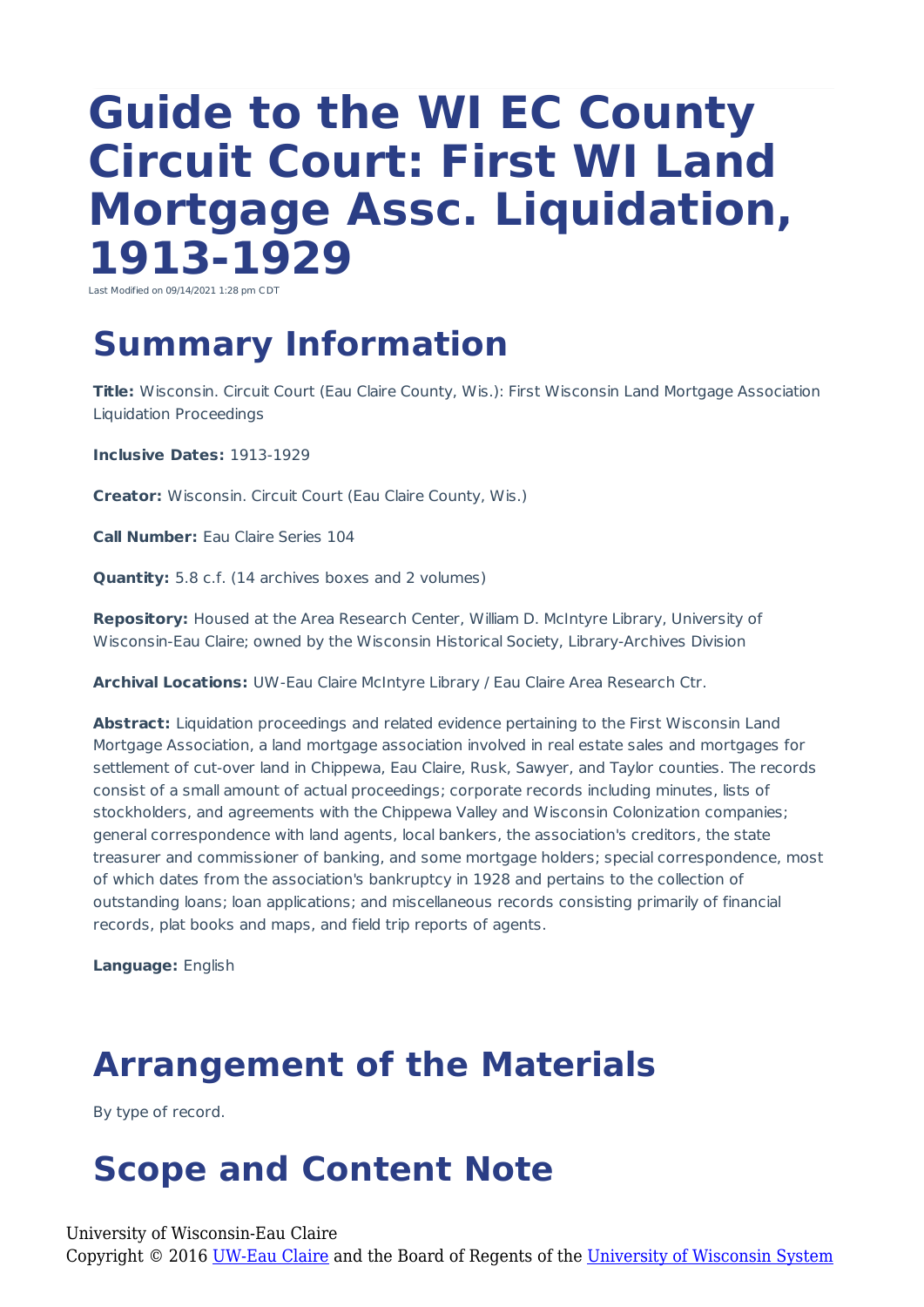The correspondence, which is arranged alphabetically provides thorough documentation of the relations between the association, its customers, creditors, agents, and state regulatory agencies. Many of the loan applicants were of Polish or Scandinavian heritage. The records also provide some information on the financial operation of the association.

## **Search Terms/Subject Terms**

- First Wisconsin Land Mortgage Association
- Bankruptcy-Wisconsin
- Civil law—Wisconsin—Eau Claire County—Cases Cutover lands—Wisconsin
- Mortgage banks—Wisconsin

#### **Contents List**

**Series**: Circuit Court Proceedings

Box 1 Liquidation Proceedings, 1928-1929

Folder 1

Box 1 Inventory of Assets, February 1, 1928

Folder 2

Box 1 Folder 3 May 1, 1928 Bondholders Committee Reorganization Proposal,

**Series**: Corporate Records

Box 1 Folder 4 Articles of Incorporation, 1913-1919

Box 1 Folder 5 Minutes, 1913-1928

Box 1 Folder 6 Resolutions to Increase Capitol Stock, 1918-1919

Box 1 Folder 7 Colonization Companies, 1921-1922, 1928 Agreements with Chippewa Valley and Wisconsin

#### University of Wisconsin-Eau Claire

Copyright © 2016 [UW-Eau Claire](http://www.uwec.edu) and the Board of Regents of the [University of Wisconsin System](http://www.uwsa.edu/)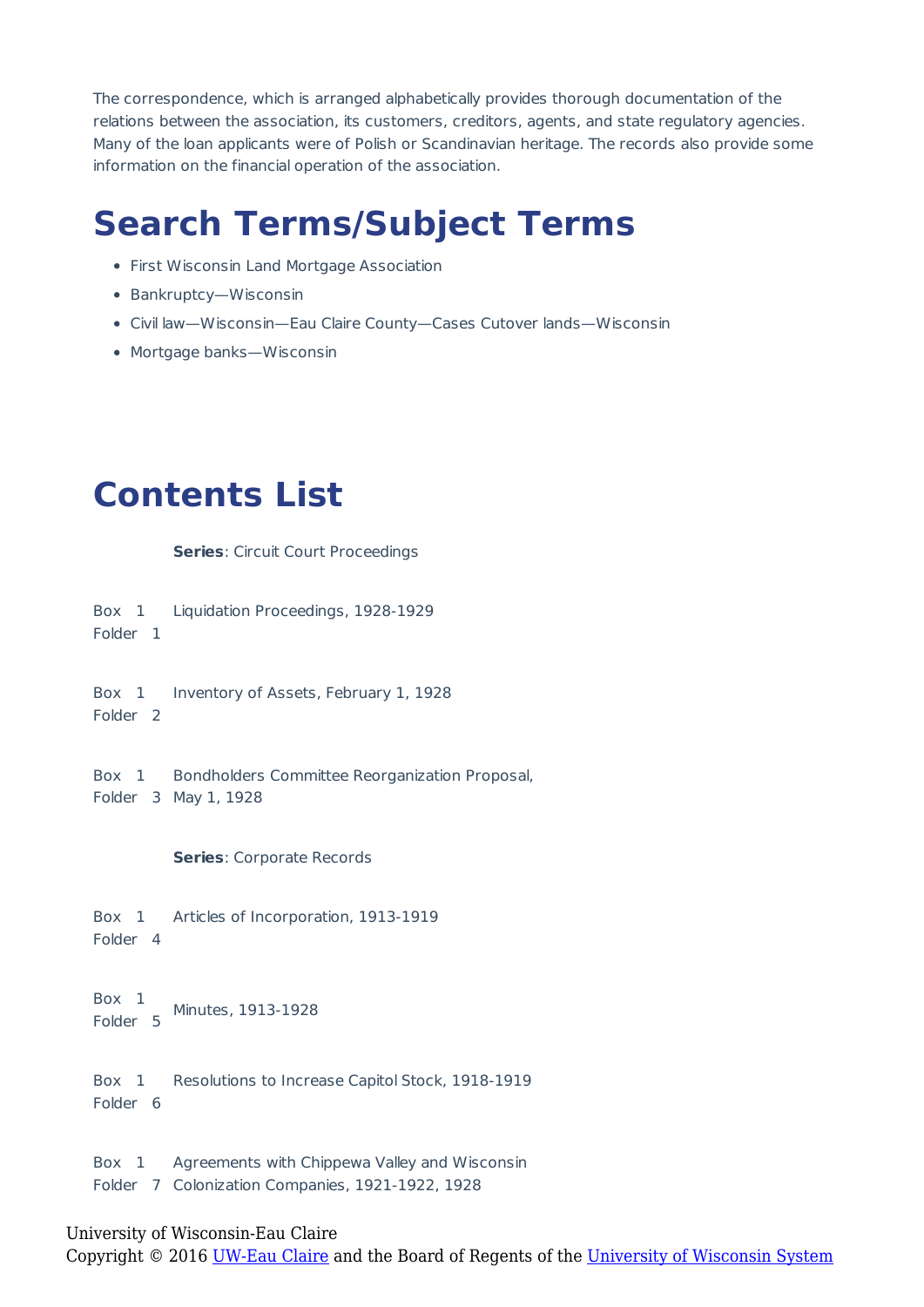Box 1 Lists of Stockholders, 1919-1928 Folder 8

```
Series: General Correspondence
```
Box 1 Folder 9- Adamietz - Bezoir 10

Box 2 Folder 16 Biernat - Conrath State Bank

Box 3 Continental & Commercial Bond Co. - Fisk Folder 16

Box 4 Folder 16 Fisk - Kuehl

Box 5 Ladies Home Journal - Marshall and Ilsley Bank Folder 17

Box 6 Folder 16 Marshall - Stanley and Bissell, 1920-1921

Box 7 Folder 16 Company Stanley and Bissell, 1922-1923 - Wisconsin Colonization

Box 8 Wisconsin Life Insurance Co. - Zurecki Folder 14

#### **Series**: Special Correspondence

Box 8 Folder 5 Bondholders' Protective Committee, 1928

Box 8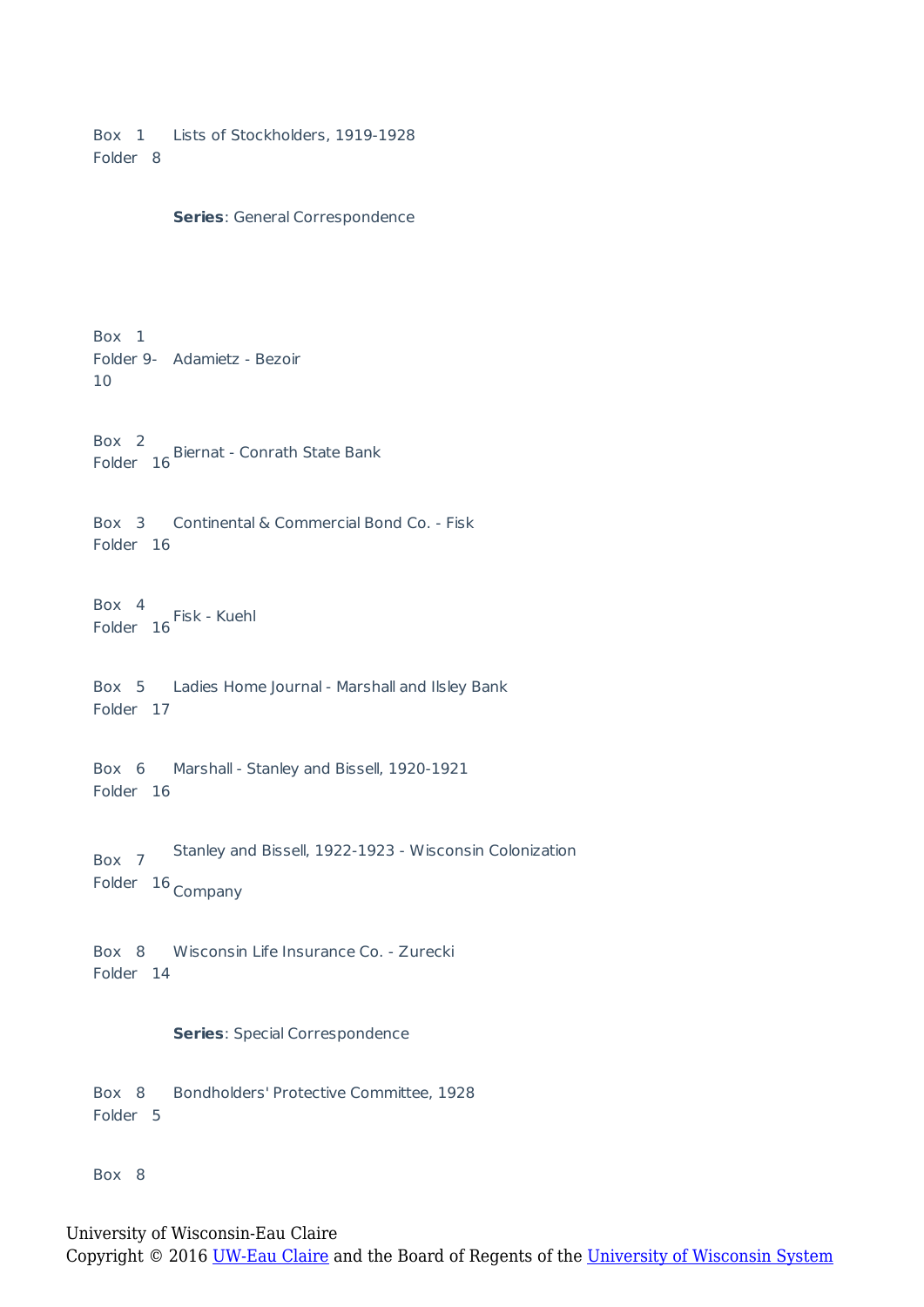Folder 6 Legislation, 1923 - 1926

Loan Correspondence

Box 8 June 1927 - February 1928 Folder 78

Box 9 March - November 1928 Folder 12

Box 9 Offers in Compromise on Farms, 1928 Folder 3

Box 9 Folder 4 Offers to Buy Farms, 1926-1928

Box 9 Stock Assessment Correspondence, 1928-1929 Folder 5

#### **Series**: Loan Applications

Box 9 Folder 6-9 A-C

Box 10 Folder 1-8<sup>D-K</sup>

Box 11 Folder 17<sup>L-R</sup>

Box 12 Folder 16<sup>S-Z</sup>

**Series**: Miscellaneous Records

Box 12 Foreclosure Proceedings against Clients, 1924, 1927 Folder 7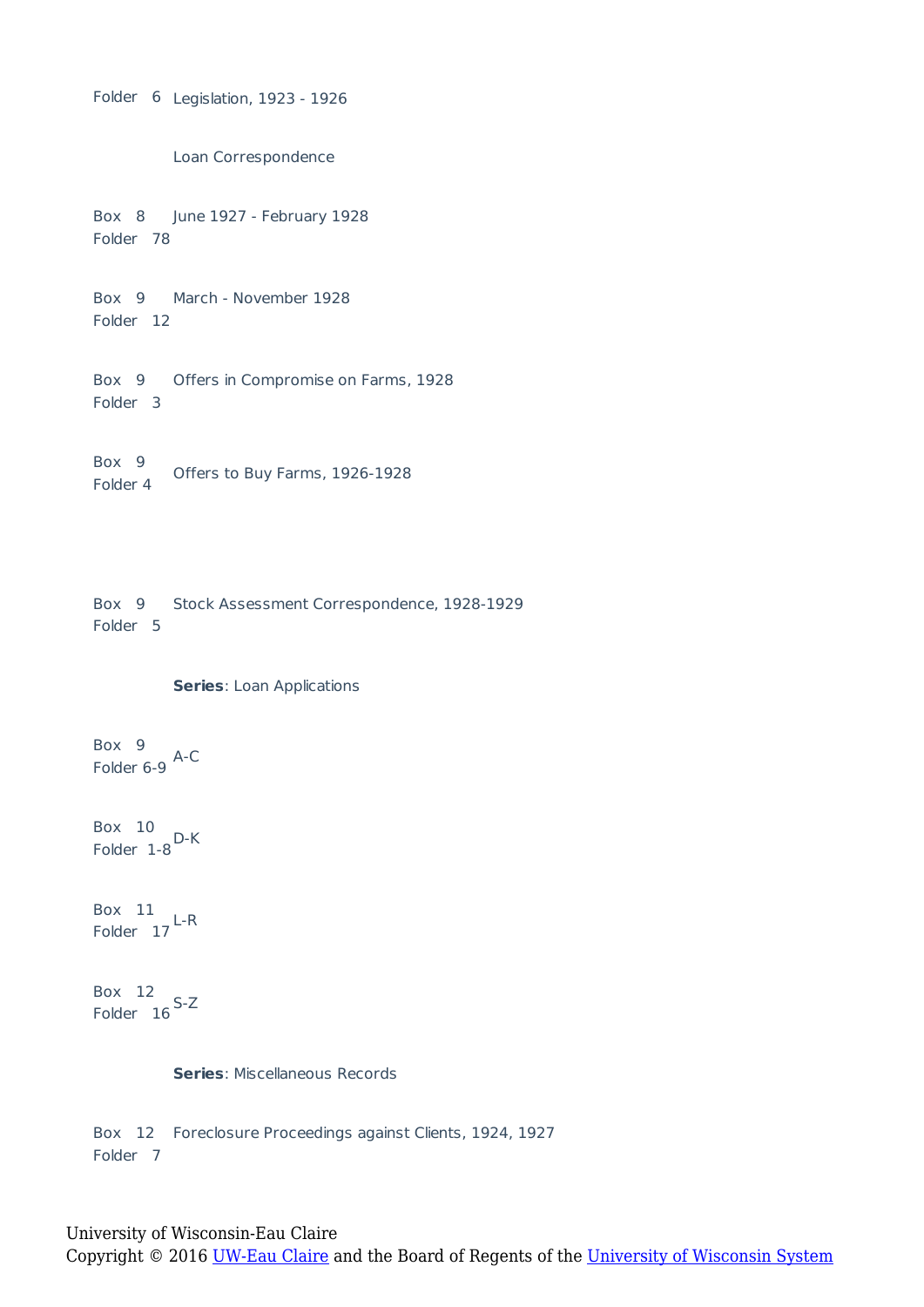Box 12 Corporate Income Tax Returns (Federal) 1919-1927 Folder 8

Box 13 Corporate Income Tax Returns (State) 1919-1927 Folder 1

Box 13 Delinquent Taxes on Outstanding Loans Folder 2

Box 13 Field Reports on Loan Collection Trips, 1927-1928 Folder 3

Box 13 Miscellaneous Financial Records, 1925 Folder 4

Box 13 Financial Statements, 1919-1928 Folder 5

Box 13 Land Mortgage Association Law, 1919 Folder 6

Box 13 Lists of Mortgages, 1922-1928 Folder 7

Box 13 Maps and Plat Books, Chippewa, Rusk, Sawyer, and Folder 8 Taylor counties

Box 14 Reports to the Wisconsin Banking Department, Folder 1 19191927

Box 14 Miscellaneous Reports, 1919-1927 Folder 2

Box 14 Survey of Land Values, 1925 Folder 3

Box 14 Upper Wisconsin Company, Articles of Incorporation, Folder 4 1920, 1924

Volume 1 Mortgage Ledger, 1914-1927